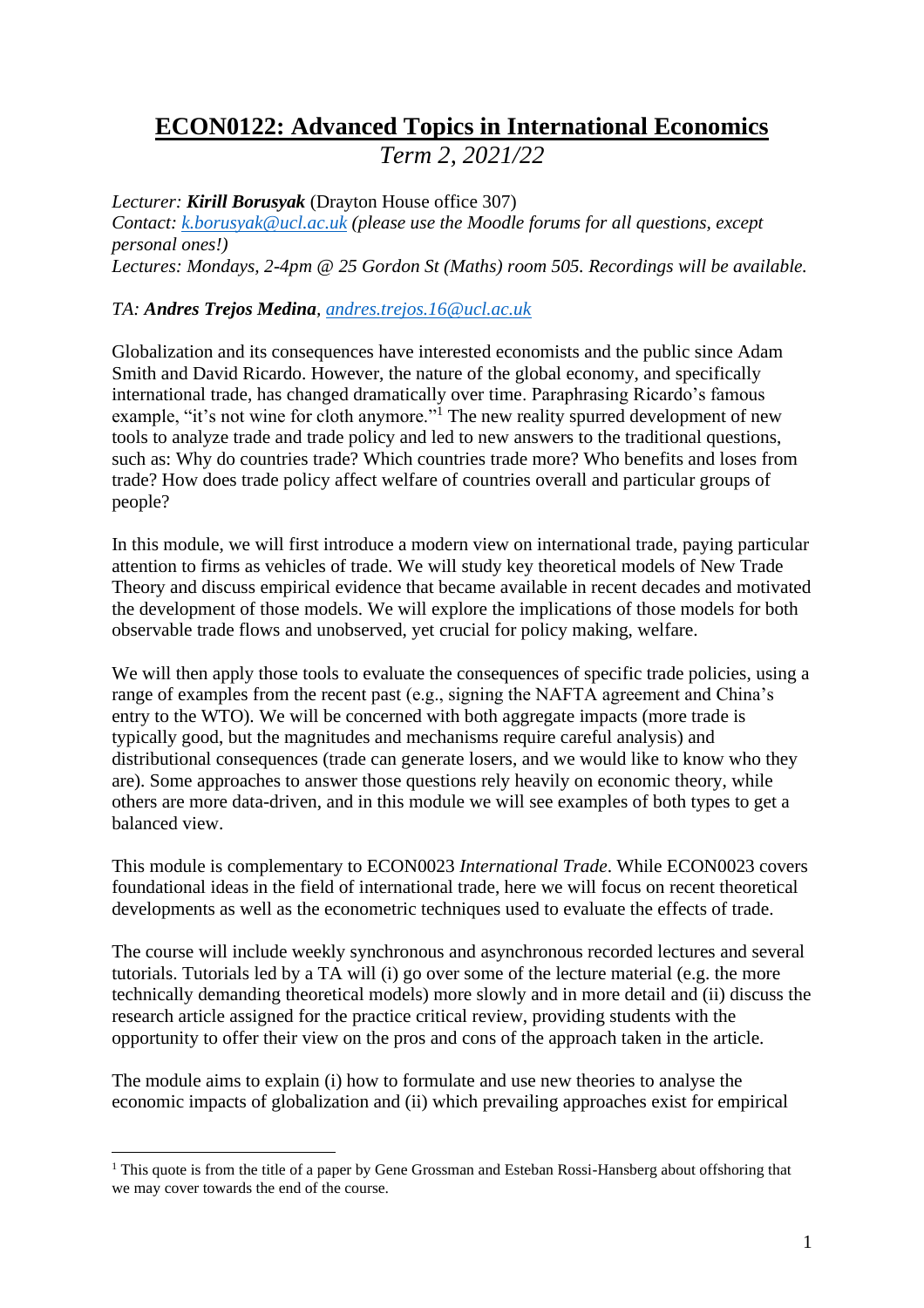evaluation of globalization. On successfully completing the course, students should be able to:

- Explain the key facts about globalization today and in the past
- Formulate standard theoretical models used to study the aggregate and distributional effects of international trade in general equilibrium and characterize solutions of those models
- Evaluate the pros and cons of prevailing approaches to empirical evaluation of international trade policies
- Critically analyse research of others relating to the course topics.

# **Covered topics:**

We will aim to cover the following topics:

# **Part A: New Trade Theory and the role of firms in international trade**

- 1. The importance of intra-industry trade. The Armington model
- 2. Increasing returns and the gains from product variety. The Krugman model
- 3. Firms in international trade: empirical facts and the Melitz model

## **Part B: Evaluating the aggregate effects of trade policies: techniques and applications**

- 4. The sufficient statistic approach: using the gravity equation to connect trade flows and welfare
- 5. Quantitative structural models and applications to trade policies
- 6. Reduced-form econometric approaches, their advantages and limitations

## **Part C: Evaluating the distributional effects of trade policies**

- 7. New tests for the traditional sectoral view on the role of globalization for inequality
- 8. Recent approaches to trade and wage inequality: the roles of offshoring and firm heterogeneity
- 9. Trade and inequality in the costs of living

## **Pre-requisites:**

**Required:** ECON0013 *Microeconomics* and ECON0019 *Quantitative Economics and Econometrics* or equivalent. ECON0019 can be taken in parallel. It is important that you are comfortable in using microeconomics concepts and tools as utility and profit maximization, market equilibrium, and imperfect competition. You should also be familiar with the following econometrics concepts: the difference between causation and correlation, OLS regression, instrumental variables, omitted variable bias.

#### **Recommended:**

This module is complementary to ECON0023 *International Trade* course, which focuses on the fundamental ideas about international trade, such as comparative advantage and factorbased trade. If you have not taken that course, you are strongly advised to familiarize yourself with some of these ideas. Electronic resources will be provided.

## **Assessment:**

## **Summative assessment:**

- *65%: final online exam,* 90 minutes, MCQ format in Term 3
- *35%: a critical review of a recent research paper* evaluating an actual or hypothetical (counterfactual) trade policy. The review should be around 1200 words and is due on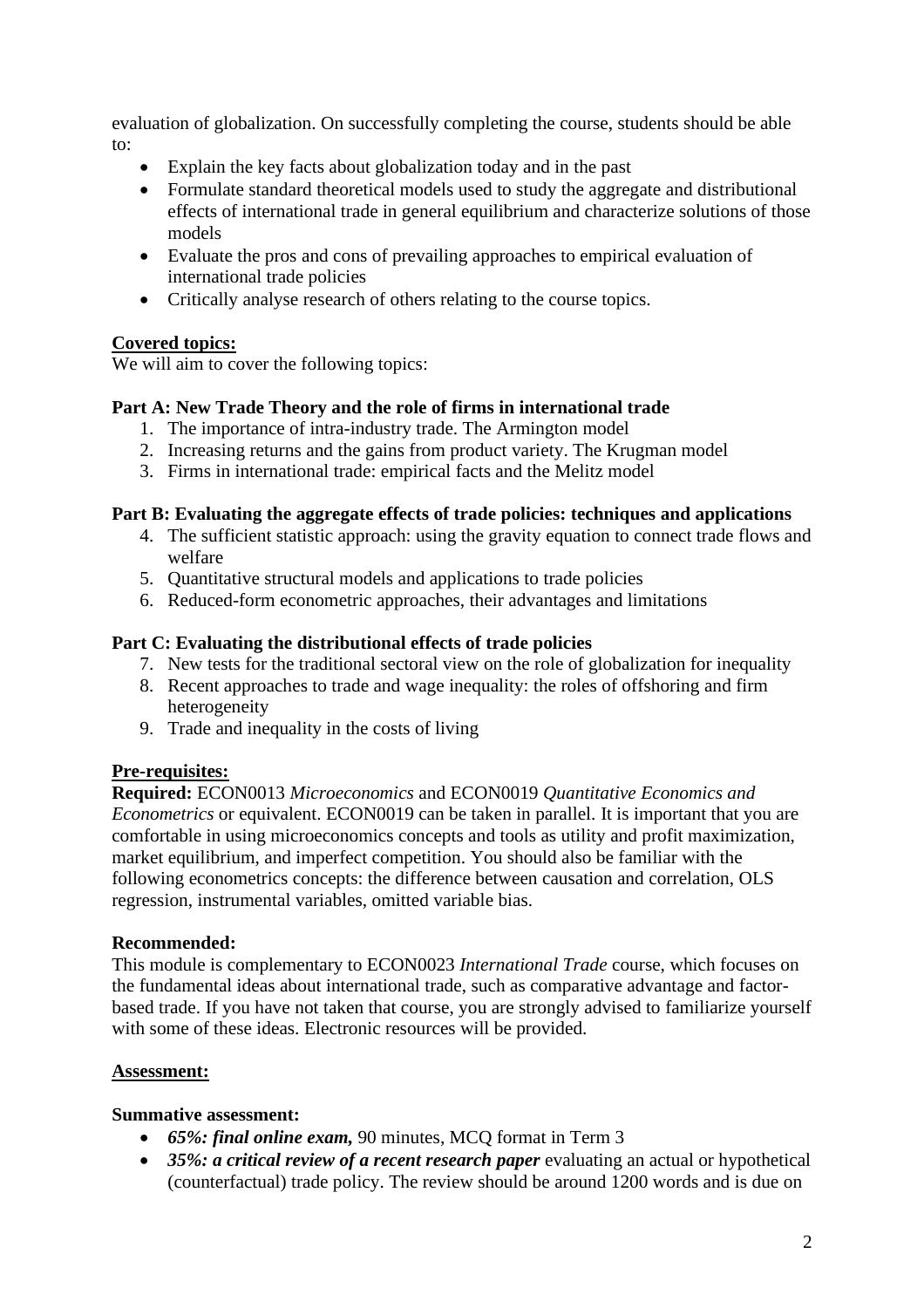the first day of Term 3. A list of suggested papers will be provided but students are welcome to choose outside of the list subject to approval from the lecturer.

## **Formative assessment:**

- There will be 4 short online quizzes, aimed to prepare students for the final exam and discussed in lectures.
- I will post 3 or 4 theoretical problems that will help students walk through the models we are studying. Those should not be submitted but solutions will be provided (with a lag) and discussed in tutorials.
- Students are asked to read and critically analyse one research article as preparation for the critical review assignment. Students should not submit anything but should prepare a list of advantages and disadvantages of the paper's approach and some suggestions how to improve it. The article will then be discussed in one of the tutorials, where students will be given a chance to offer their views and discuss them with peers and the TA.
- For a deeper understanding of the subject students are advised but not required to do the key readings for each lecture, which include recent theoretical and empirical journal articles and literature reviews. Many of the readings will be non-technical and accessible to undergraduate students. Some will be more technical; in those cases do not bury yourself in the technical details. In general, a broad understanding of the question, methodological approach, and results will suffice. Summative assessments will **not** require the parts of the readings not covered in lectures and posted theoretical notes. However, familiarity with the readings will help you understand the material better. It will also help you develop the skills of critically evaluating research papers.
- You may be interested to check out the Trade Talks podcast, both new episodes and the archive.

## **Readings:**

In this module we will mostly work with research articles and published literature reviews (in the Journal of Economic Literature and similar outlets). You do not have to buy any textbooks but the following texts will be used:

- Elhanan Helpman, "Understanding Global Trade", 2011, Harvard University Press (available online at
	- https://www.researchgate.net/publication/265039256\_Understanding\_Global\_Trade).
- Elhanan Helpman, "Globalization and Inequality", 2018, Harvard University Press (available online via UCL library)

## **Bibliography:**

**#** Items with a hash cover material that was part of Econ0023 and will not be covered in this class. However, you are expected to know it. If you have not taken Econ0023 or would like to refresh it in your memory, please read before class.

**\*** Starred items are for the students who want to build deeper understanding than required

1. The importance of intra-industry trade. The Armington model

- o # Elhanan Helpman, "Understanding Global Trade", 2011, Harvard University Press, **Chapter 2 (refresher on Ricardo and Heckscher-Ohlin models)**
- o # Any basic reading on the gravity equation in trade, e.g. Krugman-Obstfeld-Melitz "International Economics: Theory and Policy" textbook, part of Chapter 2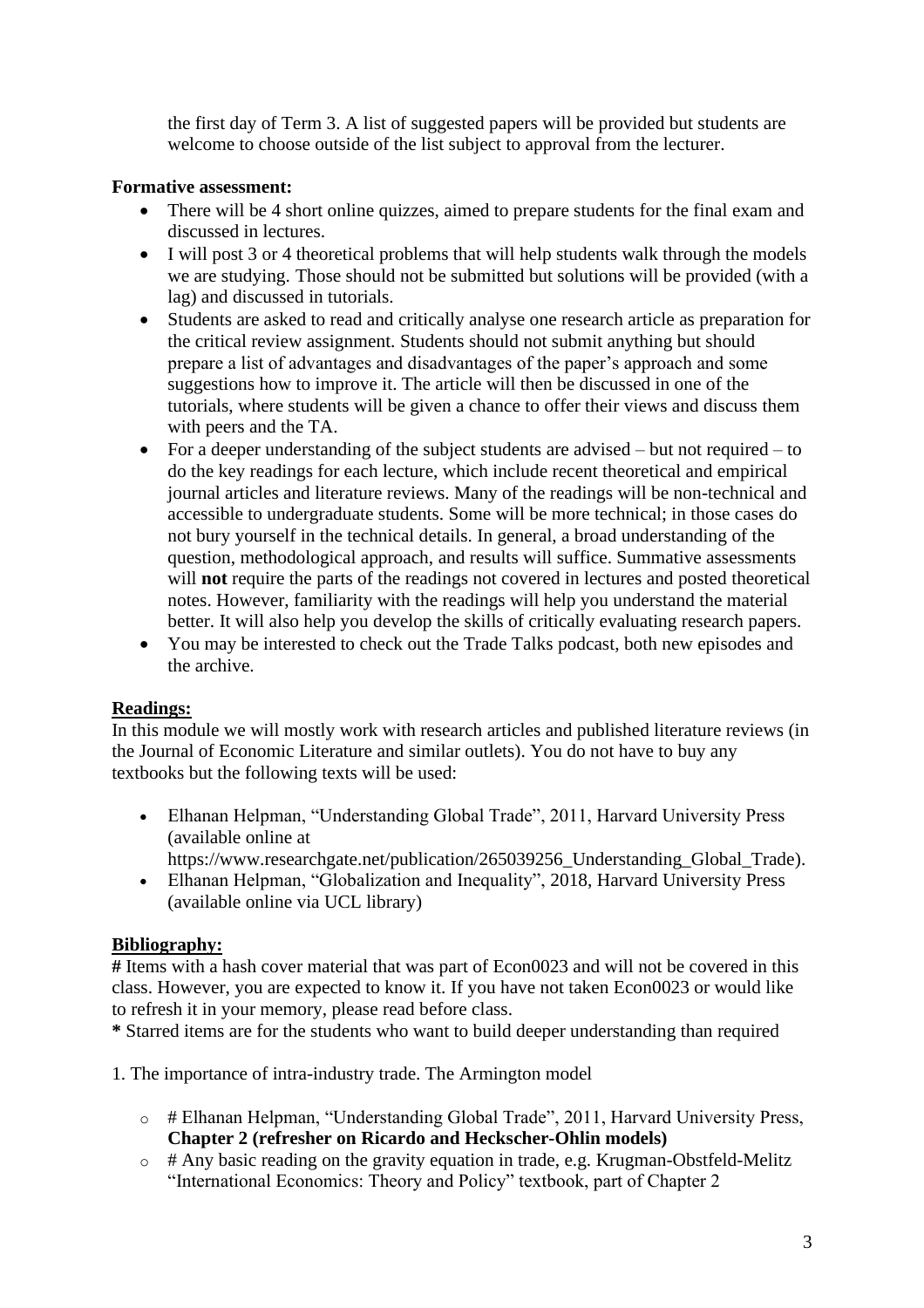- o Theoretical notes posted on Moodle
- 2. Increasing returns and the gains from product variety. The Krugman model
	- o Elhanan Helpman, "Understanding Global Trade", 2011, Harvard University Press, **Chapter 4**
	- o Paul Krugman, "Scale Economies, Product Differentiation, and the Pattern of Trade," 1980, The American Economic Review, 70(5), pp. 950-959
- 3. Firms in international trade: empirical facts and the Melitz model
	- o A. Bernard, J. Jensen, S. Redding, and P. Schott. "Firms in International Trade." The Journal of Economic Perspectives, Vol. 21, No. 3 (Summer, 2007), pp. 105-130
	- o Elhanan Helpman, "Understanding Global Trade", 2011, Harvard University Press, **Chapter 5.1 required; Chapter 5.2 optional**
	- o M. Melitz and D. Trefler. "Gains from Trade when Firms Matter." The Journal of Economic Perspectives, Vol. 26, No. 2 (Spring 2012), pp. 91-118.
	- o \* D. Hummels and P. Klenow. "The Variety and Quality of a Nation's Trade." American Economic Review, vol. 9, no. 3 (2005), p.704-723
	- o \* D. Atkin, A. Khandelwal, and A. Osman. "Exporting and Firm Performance: Evidence from a Randomized Experiment." Quarterly Journal of Economics, Vol. 132, Issue 2, pp. 551-615
	- \* T. Chaney "Distorted Gravity: The Intensive and Extensive Margins of International Trade," American Economic Review, vol. 98, no. 4, 1707-1721, **Introduction**

4. The sufficient statistic approach: using the gravity equation to connect trade flows and welfare

- o A. Costinot and A. Rodriguez-Clare. "Trade Theory with Numbers: Quantifying the Consequences of Globalization." Handbook of International Economics, 2014, vol. 4, pp. 197-261, **Sections 1 and 2 (except subsubsection "Macroeconomic variables") required; Sections 3.1-3.2 optional**
- 5. Quantitative structural models and applications to recent trade policies
	- o A. Costinot and A. Rodriguez-Clare. "Trade Theory with Numbers: Quantifying the Consequences of Globalization." Handbook of International Economics, 2014, vol. 4, pp. 197-261, **Sections 2 (subsubsection "Macroeconomic variables") and 4**
	- o Thierry Mayer, Vincent Vicar, and Soledad Zignago, "The Costs of Non-Europe, Revisited", Economic Policy, 98 (2019), 145-199.
- 6. Reduced-form econometric approaches, their advantages and limitations
	- o A.B. Bernard, J.B. Jensen, P.K. Schott, "Survival of the Best Fit: Exposure to Low-Wage Countries and the (Uneven) Growth of U.S. Manufacturing Plants," Journal of International Economics, 68 (2006), pp.219-237
	- o D. Autor, D. Dorn, G. Hanson, "The China Syndrome: Local Labor Market Effects of Import Competition in the United States," American Economic Review, 103(6), 2016, pp.2121-2168